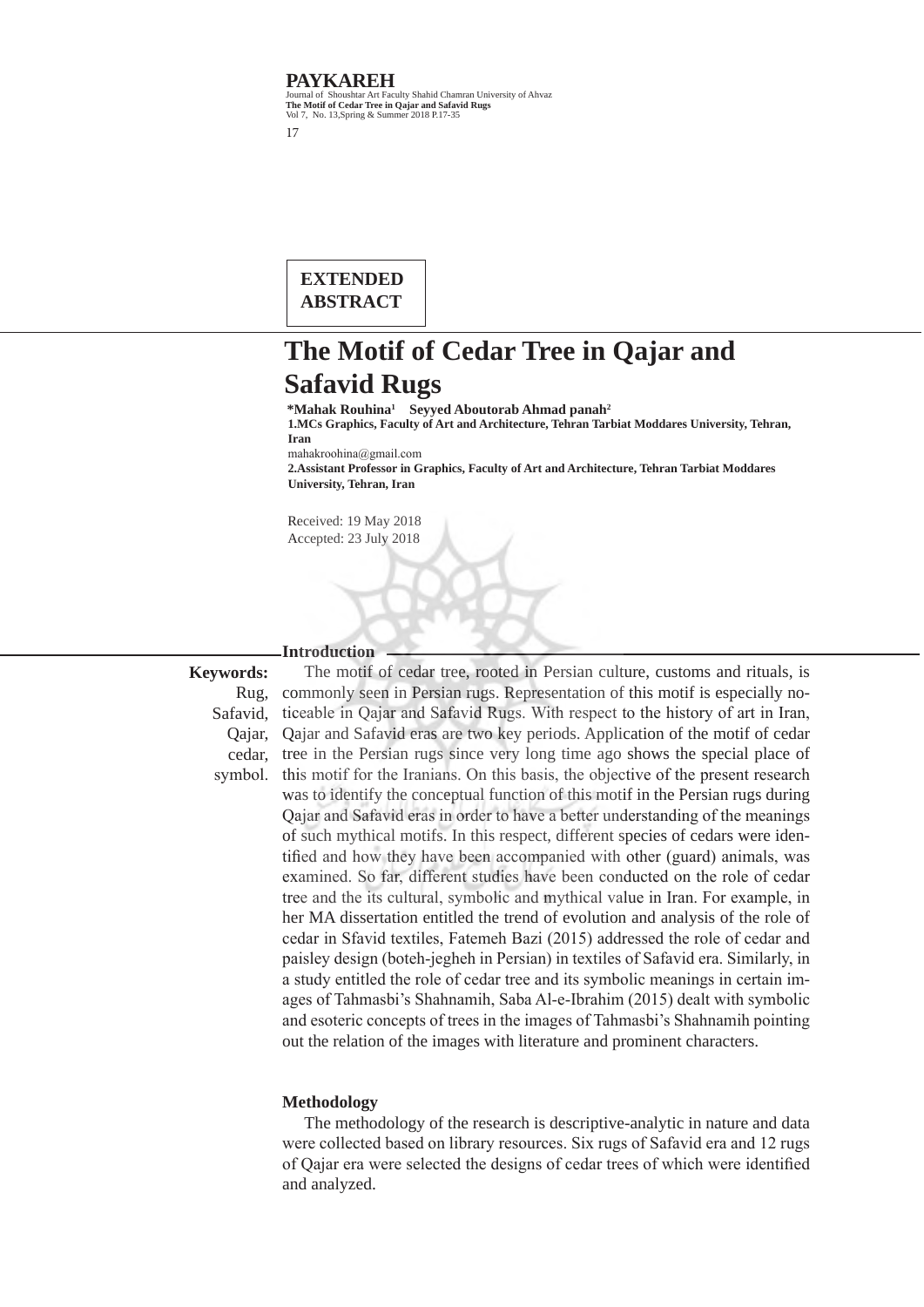#### Journal of Shoushtar Art Faculty Shahid Chamran University of Ahvaz Vol 7, No. 13, Spring & Summer 2018 P.17-35 **PAYKAREH** The Motif of Cedar Tree in Qajar and Safavid Rugs

18

| Source                               | <b>Historical period</b>                                 | <b>Schematic Cedar</b> | <b>Carpet Picture</b> |
|--------------------------------------|----------------------------------------------------------|------------------------|-----------------------|
| Carpet Museum of<br>Iran             | Early 17th Century,<br>Safavid Era                       |                        |                       |
| Masoumeh (pbuh)<br>Museum, Qom       | Safavid Era, 1672                                        |                        |                       |
| Nomadic Hand-Wo-<br>ven Rugs of Fars | 18th Century, attrib-<br>uted to Safavid Era             |                        |                       |
| Hand-Woven Car-<br>pets              | ,Late 17th Century<br>Safavid Era, North<br>West of Iran |                        |                       |
| Hand-Woven Car-<br>pets              | Early 16th Century,<br>Safavid Era, Isfahan              |                        |                       |
| Nomadic Hand-Wo-<br>ven Rugs of Fars | Safavid Era, ,1672<br>Josheghan, Isfahan                 |                        |                       |

## Table 1. Rebuilt motifs of cedar in Safavid rugs (6 cases). Source: the author.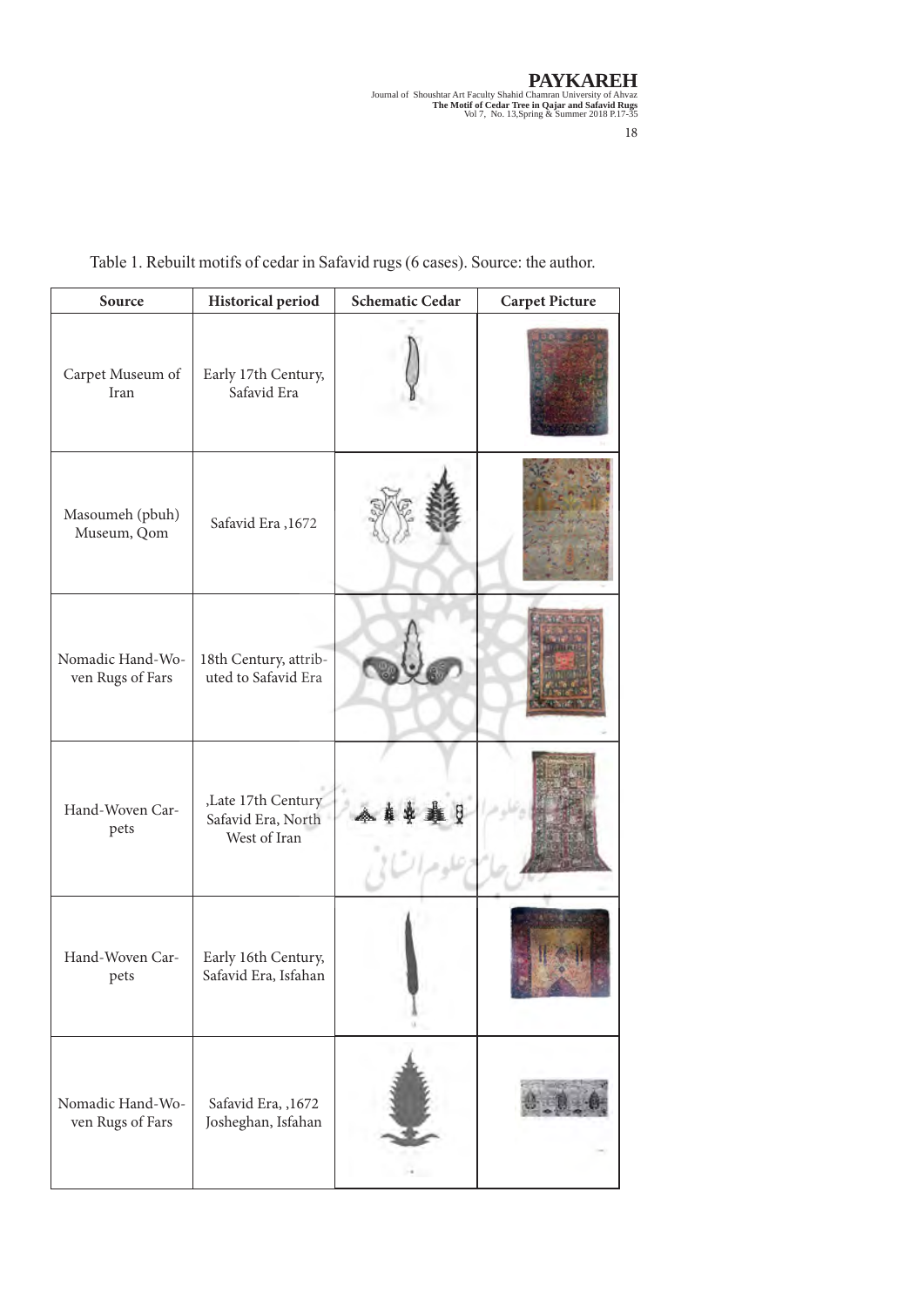#### Journal of Shoushtar Art Faculty Shahid Chamran University of Ahvaz **The Motif of Cedar Tree in Qajar and Safavid Rugs** Vol 7, No. 13, Spring & Summer 2018 P.17-35 19 **PAYKAREH**

| Source                               | <b>Historical period</b>                           | <b>Schematic Cedar</b> | <b>Carpet Picture</b> |
|--------------------------------------|----------------------------------------------------|------------------------|-----------------------|
| Carpet Museum of<br>Iran             | 18th Century, Qajar<br>Era, Bakhtiari Tribe        |                        |                       |
| Nomadic Hand-Wo-<br>ven Rugs of Fars | joshghan                                           |                        |                       |
| Nomadic Hand-Wo-<br>ven Rugs of Fars | 18th Century, Qajar<br>Era, Kerman                 |                        |                       |
| Carpet Museum of<br>Iran             | 19th Century, Qajar<br>Era, Bakhtiari Tribe        |                        |                       |
| Nomadic Hand-Wo-<br>ven Rugs of Fars | 19th Century, Qajar<br>Era, (Lori-Ghash-<br>(ghaie |                        |                       |
| Carpet Museum of<br>Iran             | 18th Century, Qajar<br>Era, Kashan                 |                        |                       |

### Tables 2. Rebuilt motifs of cedar in Qajar rugs (6 cases). Source: the author.

## **Results and Discussion**

sidered as the summit of the Persian rugs. Of course, weaving the rugs was In terms of design and the quality of weaving, Safavid rugs may be conencouraged by the royal support. The notable achievement of Safavid rug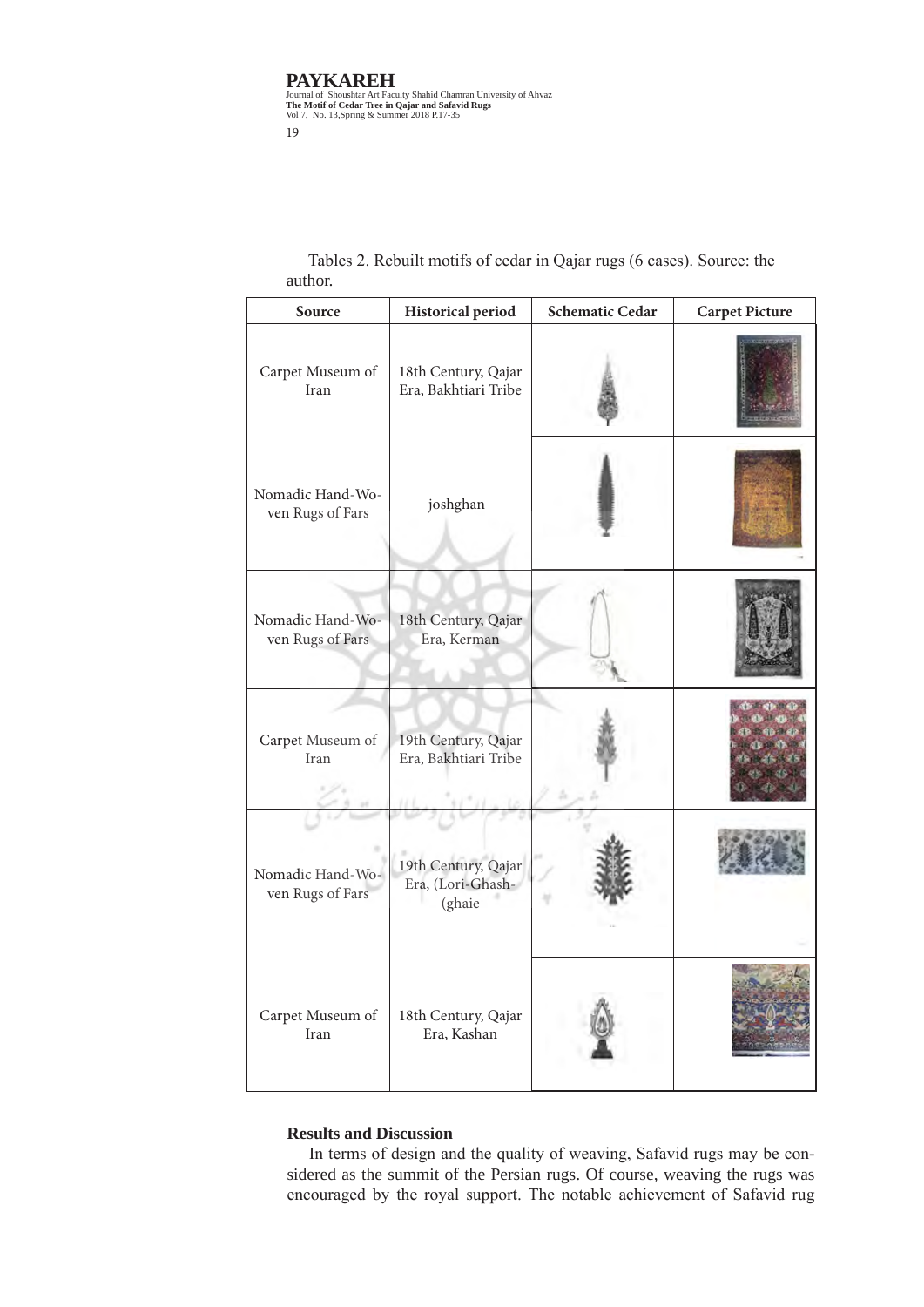## Tables3. Rebuilt motifs of cedar in Qajar rugs (6 cases). Source: the .author

| Source                   | <b>Historical period</b>                 | Schematic Cedar | <b>Carpet Picture</b> |
|--------------------------|------------------------------------------|-----------------|-----------------------|
| Carpet Museum of<br>Iran | 19th Century, Qajar<br>Era               |                 |                       |
| Carpet Museum of<br>Iran | 19th Century, Qajar<br>Era               |                 |                       |
| Carpet Museum of<br>Iran | 19th Century, Qajar<br>Era, Tehran       |                 |                       |
| Carpet Museum of<br>Iran | 19th Century, Qajar<br>Era, Kashan       |                 |                       |
| Carpet Museum of<br>Iran | 19th Century, Qajar<br>Era, Tabriz       |                 |                       |
| Carpet Museum of<br>Iran | Early 20th Century,<br>Qajar Era, Kerman |                 |                       |

designers was that they managed to incorporate skillfully the motifs and various decorative designs leading to a rich variety of beautiful patterns. Basically, for Iranians living in Safavid era, Persian rugs provoked the memory of the Persian gardens. In certain cases, cedar motifs were repre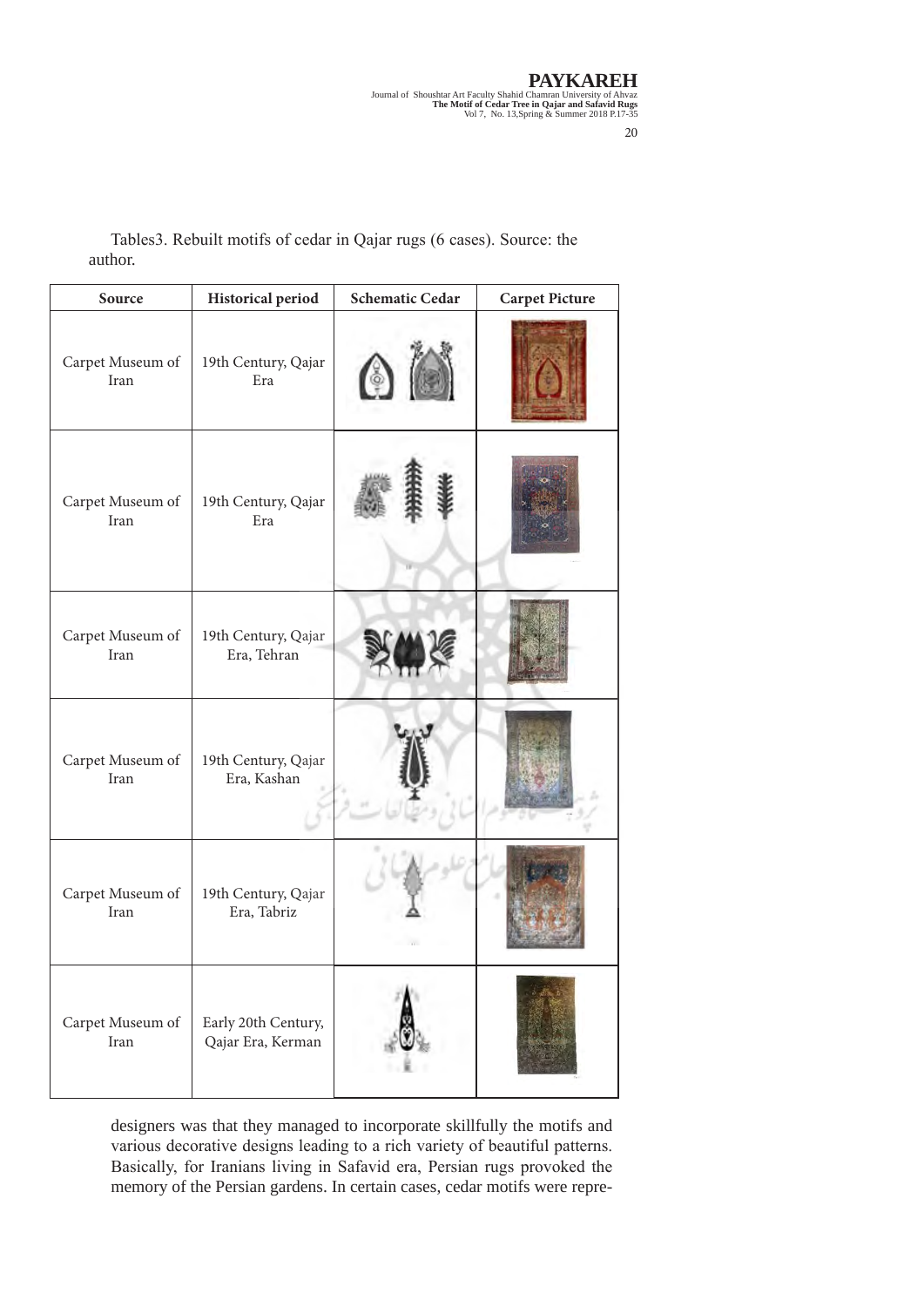sented naturalistically along with other animals and plants. Also, cedar motifs in the rugs of this era are well rooted in Iranians' religious beliefs and ancient customs. This tie has been so strong that even after Iranians converted from Zoroastrianism to Islam, the cedar motif maintained its special place and kept its presence symbolizing garden and the paradise. Cedar tree is a symbol of productivity. This characteristic is seen both in Safavid and Qajar rugs (table .(1

favid rugs. That's why older elements and patterns have been represented Qajar Rugs follow, to a large extent, their predecessors particularly Sain them as well. In Qajar rugs, cedar motifs can be seen in a wide variety of combinations including mihrabi, medallion and garden patterns. In the rugs with mihrabi designs, cedar tree is the dominant motif. Also, in Qajar rugs, paisley motifs were commonly used. Not only in the rugs, but also in designs of shawls, men's and women's clothes, particularly in clothes of royal fami-<br>lies, nobles and upper classes were paisley motifs used (tables 2 and 3).

#### **Conclusion**

Formation of the myth of cedar has been under the influence of cultural dar tree has had different symbolic meanings such as timelessness, freedom, beliefs of Iranians both in Safavid and Oajar eras. In each historical era, ceuality, magnificence and royal authority as well, in Qjar era, in addition to strength and endurance. While in Safavaid era, the cedar tree evoked spiritmeeting a decorative function, it mainly alluded to royal authority. The motif al schemata. To Iranians, cedar symbolizes immortality, persistence, paradise, of cedar, due to its special visual characteristics, evokes significant conceptufertility and life. In the course of time, the shape of cedar tree has turned into a paisley. Confirming that the aesthetics of the Persian rugs rests on symbolism, application of cedar motif individually, collectively or along with other living creatures or visual elements, may summon up various concepts in the mind of the viewer.

#### **References**

- Bazi, A (2015). the trend of evolution and analysis of the role of cedar in Sfavid textiles. An MA dissertation in archeology University of Sistan and Baluchestan.

- Al-e-Ibrahim, S (2015). The role of cedar tree and its symbolic meanings in certain images of Tahmasbi's Shahnamih. Bagh-e-Nazar Journal, 13th Year. No 45.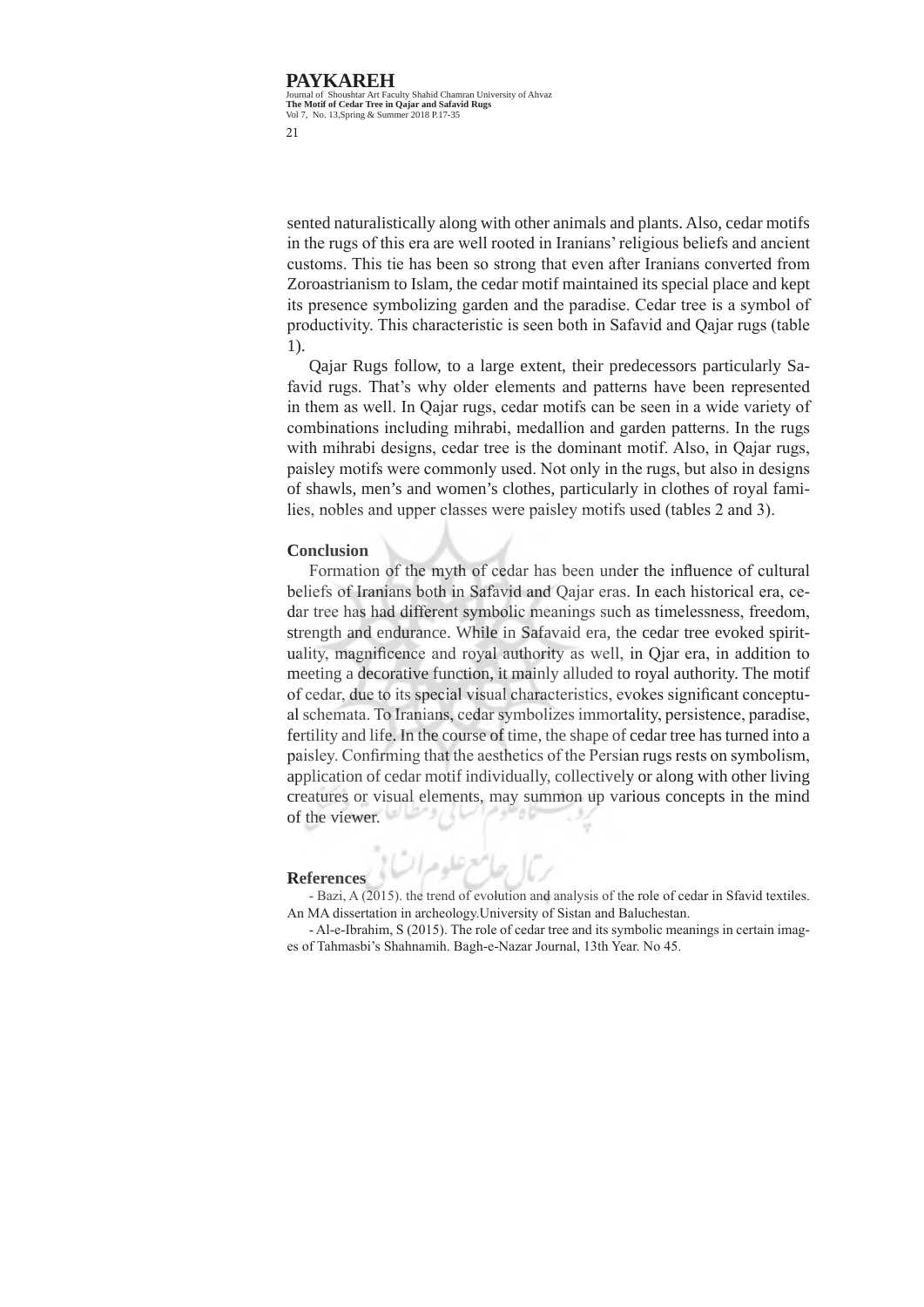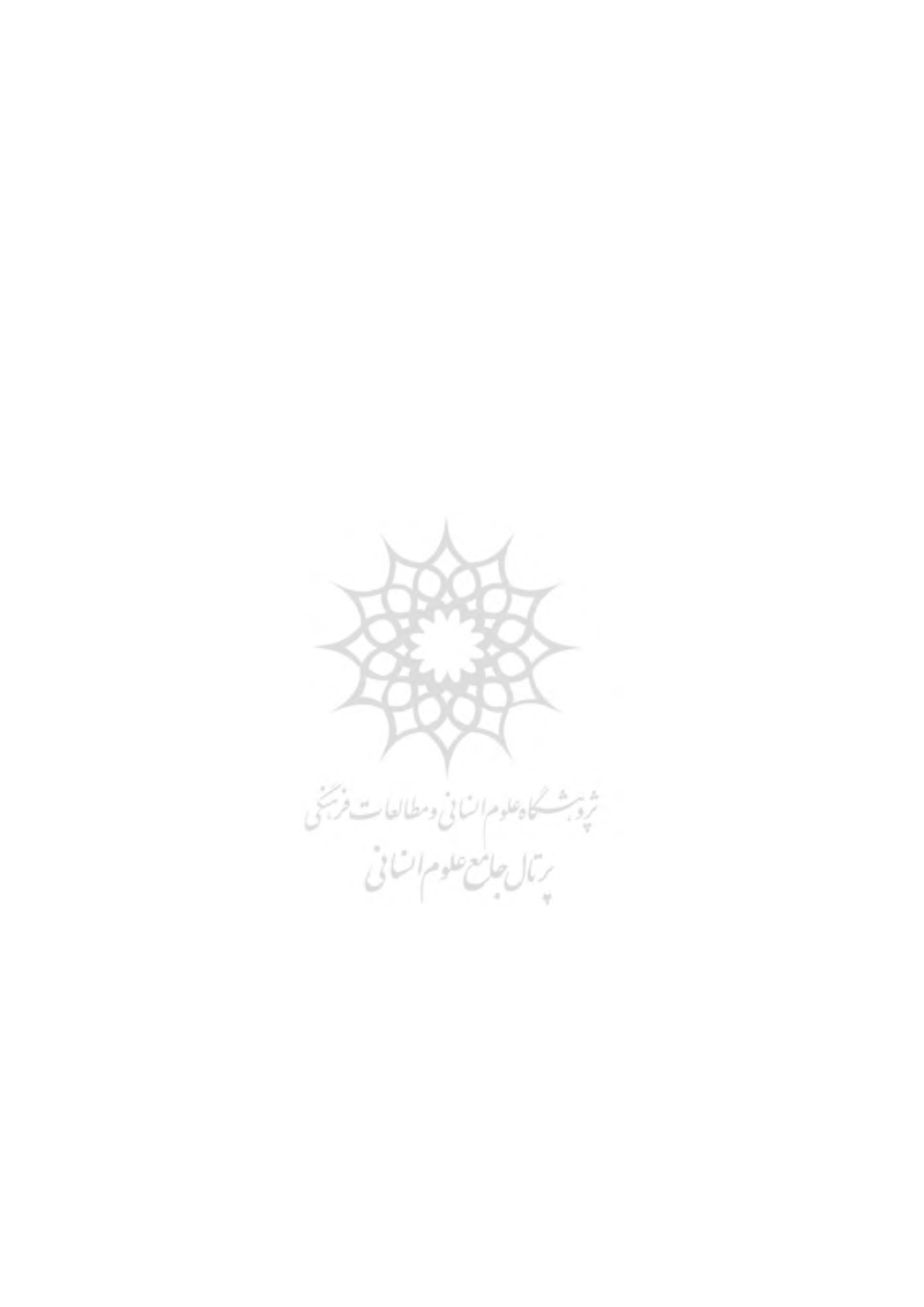دوفصـل نامـه، دانشکده هنــر؛ دانشگاه شهیـد چمــران اهـواز دوره هفتم، شماره سیزدهم - بهار و تابستان 97 ٢٣ **بررسـی نقشمایـه درخـت سرو در قالـیهـای دوره صفـوی و قاجـار**

ماهک روهینا \* سید ابوتراب احمدپناه \*\*

 تاریخ دریافت: 97/2/29 تاریخ پذیرش: 97/5/1

## **بررسـی نقشمـایـه درخـت سـرو در قالـیهـای دوره صفـوی و قاجـار**

## **چکیده**

 نقش سرو که با عقاید آئینی و رسوم و فرهنگ ایرانی، مرتبط است، درقالی ایرانی، به وفور دیده میشود. کاربرد این نقش براساس باورها و عقاید هر دورهای از هنر ایران است و استفاده از آن در قالی، دلیل بر اهمیت این نقش نزد ایرانیان، از دیرباز تا کنون است. مسئلة این پژوهش شناخت اصالت نقوش ایرانی و ادارک بهتر معانی طرحهای اسطورهای و مفاهیم عمیق آنهاست. این پژوهش از نظر روش توصیفی- تحلیلی است که به شیوه اسنادی با توجه به نقش سرو در قالی صفوی و قاجار انجام گرفته است. در این پژوهش از هر دوره چند نمونه)6 نمونه از فرشهای دوره صفوی و 12 مورد از فرشهای دوره قاجار) قالی دارای طرح سرو تحلیل گشته است. هدف کلی تحقیق شناخت گونههای مختلف سرو و همجواری آن با موجودات دیگر)جانوران نگهبان( است. اینکه در دوره صفوی و قاجار کاربرد سرو چه مفهومی داشته است سؤالی است که در این پژوهش به آن پاسخ داده می شود. یافتههای این پژوهش نشان میدهد که عقاید و باورهای فرهنگی موجود در هر دوره بر چگونگی شکلگیری اسطوره سرو تأثیرگذار بوده و سرو در هر دوره تاریخی دارای معانی و مفهوم خاصی از جمله جاودانگی، آزادگی، قدرت و استقامت بوده است. در دوره صفوی نقش سرو یادآور دنیای معنوی، نشان عزت و قدرت پادشاهی، و تزئینی است. در دوره قاجار هم جایگاه آن تزئینی و نیز نشانی از قدرت پادشاهی است.

بال جامع علوم السابع **کلید واژه:** قالی صفوی قاجار سرو نماد

کارشناس ارشد ارتباط تصویری دانشکده هنر و معماری دانشگاه تربیت مدرس تهران. ایران\*  $mahakroohina@gmail.com$ 

استادیار گروه ارتباط تصویری دانشکده هنر و معماری دانشگاه تربیت مدرس تهران. ایران\*\* ahmadp\_a@modares.ac.ir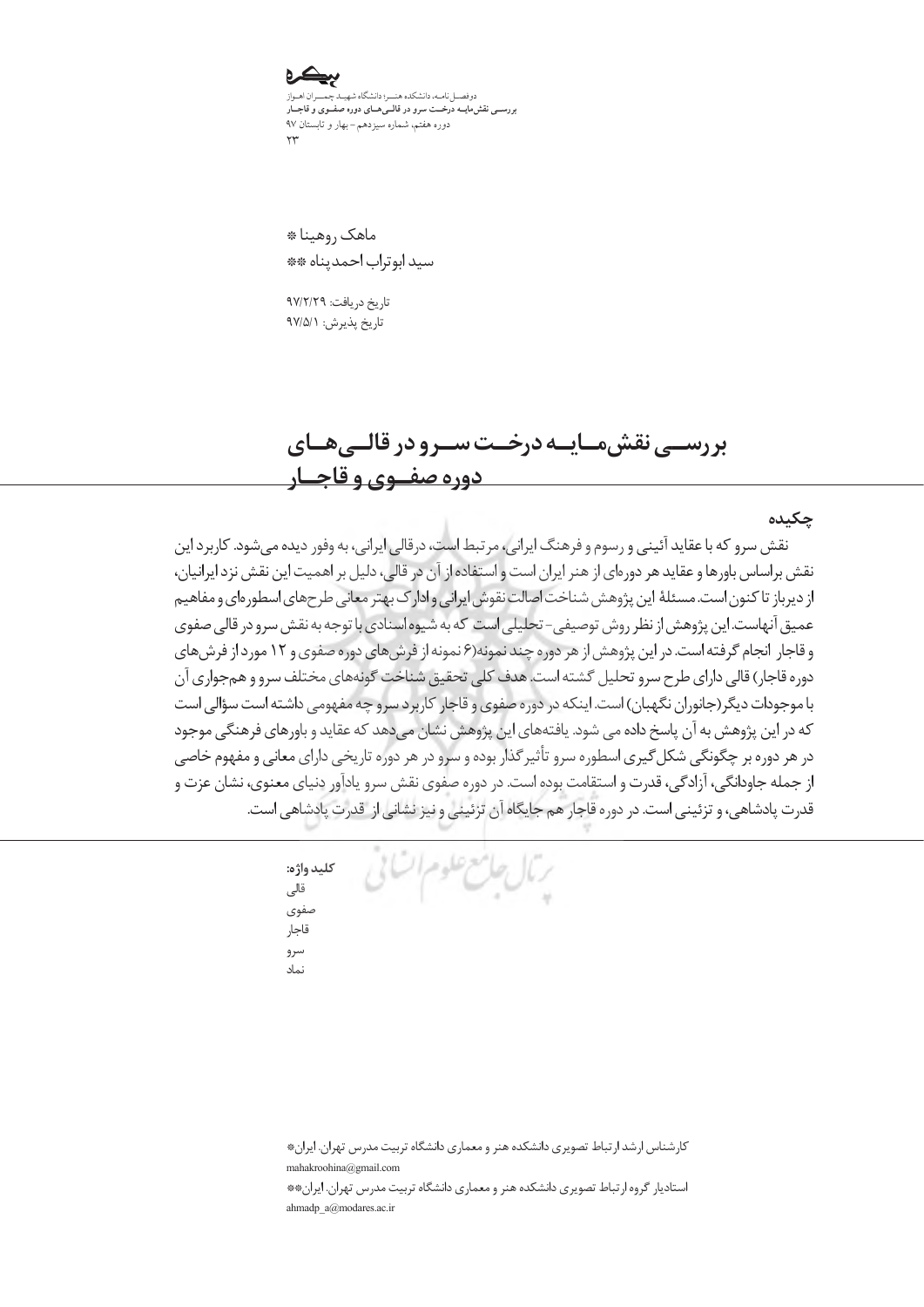د<br>فصــل نامـه، دانشکده هنــر؛ دانشگاه شهيـد چمـــران اهـواز دوره هفتم، شماره سیزدهم - بهار و تابستان 97 ٢٤ **بررسـی نقشمایـه درخـت سرو در قالـیهـای دوره صفـوی و قاجـار**

**مقدمه**

یکی از گرانبهاترین و قدیمیترین میراث بهجا مانده از گذشتگان و هنر آن نقوش سنتی است. نقوشی که ریشه در دل فرهنگ ما دارد. نقوشی که با قلب تاریخ تپیده و به زندگی ادامه دادهاند. ایرانیان از دیرباز اهل تفکر بودهاند و در خالل تفکرات ، عقاید و باورهایی شکل گرفتند که پایه بسیاری از آداب و رسوم و آیینهای آنان شد. آنها برای نمایش باورهای خود از نمادها و نقوش استفاده میکردند. یکی از این نقوش، نقش زیبای درخت سرو میباشد. این نقش در اکثر هنرهای سنتی ایران استفاده میشود و این خود دلیل اهمیت این نقش در میان نقوش طبیعی است که همواره در طول تاریخ هنر ایران بر روی مصنوعات دیده شدهاند؛ این نقش زیبا برای نمایش آزادی، سرافرازی، جوانی، پایداری و ... بهکار گرفته شدهاست)کوهزاد7:1389،(.

در اين نوشتار سعی گردیده با شیوه گردآوری اطالعات به صورت کتابخانهای و اسنادی به روش توصیفی تحلیلی به بررسی چند نمونه از نقوش سرو بهکار رفته درفرشهای دوره صفوی و قاجار پرداخته شود، تا عالوه بر شناخت و دستیابی به این نقوش، ویژگیهای دیداری و مفاهیم پنهان این نقشمایه را در راستای اهداف فرعی که شامل شناسایی انواع سرو وگونههای آن که عبارتند از فرم، رنگ، اندازه و جایگاه قرارگیری و همینطور شناخت موجودات و عناصر همجوار با آن نیزمورد بررسی قرارگیرد.

نوشتار حاضر پاسخی است به این سواالت:

- چند نمونه سرو در این قالیها بهکار رفته است؟

- نقش موجودات همجوار با سرو چیست؟

در حوزه تحقیق و بررسی نقش درخت سرو در نگارگری، درخت زندگی و ارزش فرهنگی و نمادین آن در ایران و نگاهی به محتوای اسطورهای درخت در اساطیر، در پژوهشهای متعدد اشاراتی آمدهاست از جمله:

پایان نامه کارشناسی ارشد در رشته باستان شناسی با نام سیر تحول و تجزیه و تحلیل نقش سرو در منسوجات عصر صفوی که در آن منحصرا به نقش سرو و بته جقه در پارچههای عصر صفوی بر میخوریم)عاطفه بزی، 1394(.

بررسی زبان مشترک باغ و نگارگـری ایرانـی با تاکید بر نقش نمادیـن درخـت سـرو )سارا قاسمیه، 1395( شامل بررسی نقش نمادین درختان در طراحی محیط و ارتباط با زمینههای خیالانگیز فضاست که بیشتر از منظر معماری به موضوع پرداخته شدهاست.

نقش درخت سرو و معانـی نمادیـن آن در نـگارههـایـی از شاهنـامـه تهماسبـی)صبا آل ابراهیم1395،( که در آن به بررسـی مفاهیـم نمادین و رمزگونه درخت در نگارههای شاهنامه تهماسبی پرداخته و پیوند و به میـزان ارتبـاط این نگارهها با ادبیات و شخصیتهای برجسته و پهلوانان پاسخ داده شدهاست.

تاکنون تحقیق مستقلی در حوزه بررسی و نقش درخت سرو در قالی دوره صفوی و قاجار صورت نگرفته است.

**واژه سرو**

نام علمــي سـرو از نام قديمـي يوناني آن اقتبـاس شدهاست و از دو واژه kuo به معنـای تولید و parsio به معنای مساوی مشتق شده و به مناسبت تقـارن شاخهها و تاج درختـان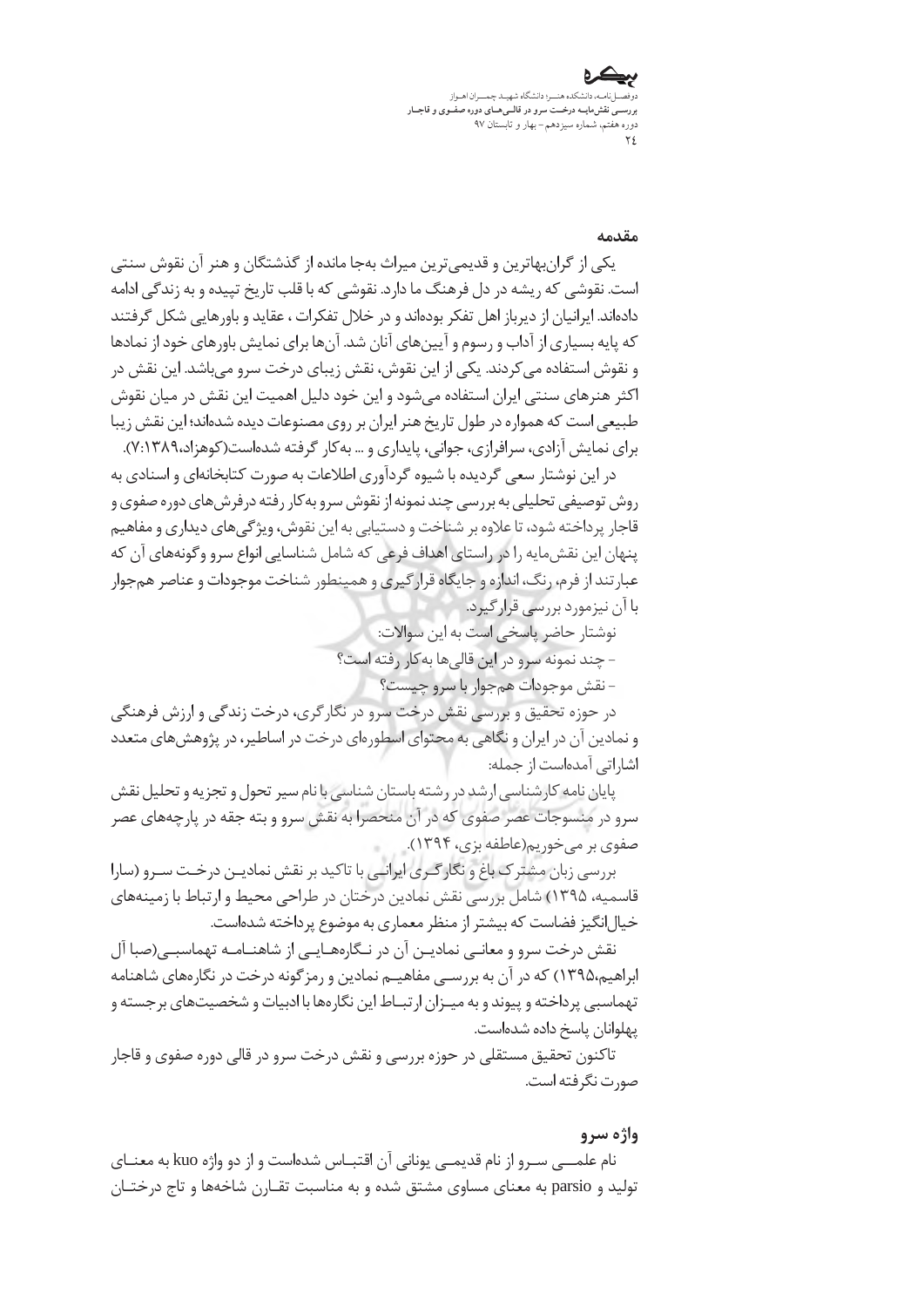دوفصـل نامـه، دانشکده هنــر؛ دانشگاه شهیـد چمــران اهـواز دوره هفتم، شماره سیزدهم - بهار و تابستان 97 ۲٥ **بررسـی نقشمایـه درخـت سرو در قالـیهـای دوره صفـوی و قاجـار**

آن میباشد(عطروش،۴۱:۱۳۸۵). در لغتنامه دهخدا این گونه آمده است: "نام درختی است معروف و مشهور و آن سه قسم می باشد: یکی سرو آزاد)که چون شاخههایش راست رسته و یا چون از قید کژی و ناراستی و پیوستن به شاخ درختان دیگر فارغ است به این نام خوانده شده. بعضی گویند: هر درختی که میوه ندهد آن را آزاد خوانند و چون سرو میوه ندهد آن را آزاد خوانند). عربان سرو را شجرهالحیات خوانند. که گویند: هر جا که سرو هست مار هم هست.") دهخدا،۱۳۷۷ : ۴۹۰). در مورد نقش سرو در ادبیات ایران برای جلوگیری از طولانی شدن کلام به ذکر شعری ازاستاد سخن سعدی بسنده میکنیم: گرت زدست برآید چو نخل باش کریم ورت زدست نیاید چو سرو باش آزاد )گلستان سعدی،باب هشتم، قصیده شماره 10(

**وجه اسطورهای و نمادین** 

وااليی و ارزشمندی درخت در فرهنگهای مختلف تاحدی بوده است كه به شيوهای نمادين و در زبان رمز و اسطوره، بعضی از انــواع درختـان را متعلق به ايزدان و خـدايان میدانستهاند. درواقع، آفرينش اساطيری خدايان و درختان در فرهنگ ملل نشان از تقدس آنها دارد. بنابراين با استناد به آنچه درباره نماد درخت در هنرهای مختلف ازجمله: نقاشی، حجـاری، كاشیكاری، قالیبافی و غیره قابل مشاهده است، میتوان ادعا كرد كه تصوير درخت در ذهنيت و خاطره جمعی ملل مختلف بهعنوان نمـاد و نشانه با مفاهيم واال و مقدسی وابسته به پيشينه تاريخـی و اعتقادی آن قوم همـراه شـدهاست. زرتشتیــان در عروسـیهـا و روزهای تولد نیز همیشه با شاخههای سـرو به یکدیگر شـادباش میگوینـد. در اوستـا نیز آسیب رسانـدن به درختان گناه بزرگی محسوب می شود (مجنونیان،۱۳۶۹).

یاحقی در باب سرو و آزادگی اینطور مینویسد: »در باورهای اسطورهای ایران انتساب صفت آزادگی به سرو یادگار ارتباط آن با ناهید است که در اساطیر و افسانهها رمزی از آزادگی به شمار میرود.« )یاحقی، :۱۳۶۹ ۲۴۵(. در آئین میترا نیز درخت سرو، وقف خورشید است. درختهای سرو سهگانه، گویای تثلیث میترا هستند. نقوش مزبور مرتبط با تصویری از میترای تنها هستند که خود را در شاخ و برگ درختی مخفی کرده است )ورمازرن، :۱۳۷5 ۹۰(.



تصویر ۱: (میترا در حال تولد از یک درخت میترا در بطن یک درخت) )ورمازرن، :۱۳۷5 ۹۰(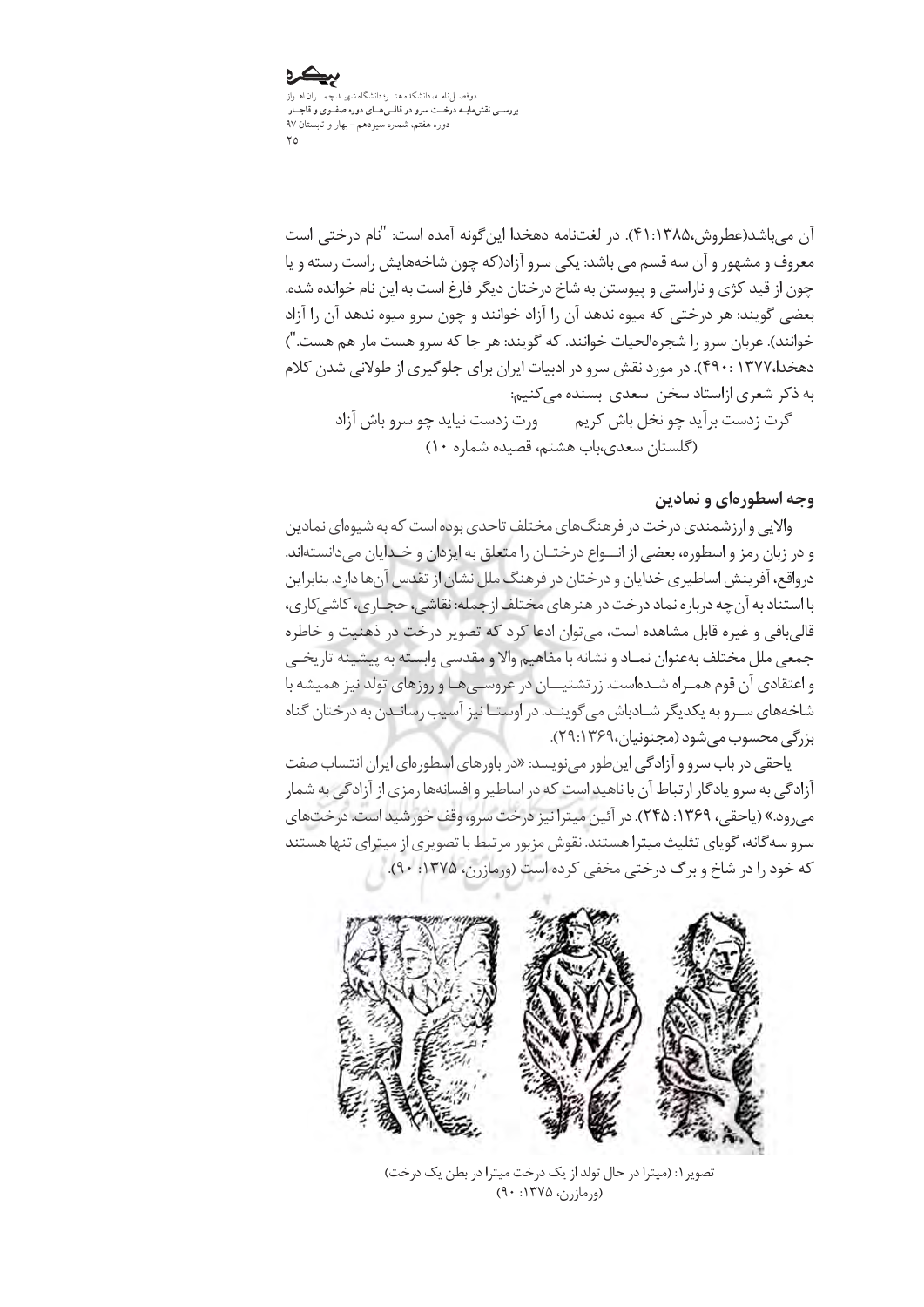دوفصـل نامـه، دانشکده هنــر؛ دانشگاه شهیـد چمــران اهـواز دوره هفتم، شماره سیزدهم - بهار و تابستان 97 ۲٦ **بررسـی نقشمایـه درخـت سرو در قالـیهـای دوره صفـوی و قاجـار**

**بته جقه** 

درخت سرو همیشه سبز است و هیچگاه خزان ندارد که شاید نشان دهنده خرم و شاد بودن ایرانیها بودهاست. این درخت در کنار ویژگیهای دیگرش مقاومت خوبی در برابر خشکسالی دارد. اما مهم این که در برابر توفانهای سخت مقاومت می کند .سختترین توفان درختان دیگر را میشکند اما سـرو، تا روی زمین خم میشـود ولی هرگـز کمـرش نمیشکند. این امر برای ایرانیان که در برابر یورش دیگران شکست خورده اما هویت خود را از دست نداده مثال خوبی است.

سرو به تدريج از قالـب اصلي و طبيعياش بيرون آمده و بهصورت بسيـار سـاده تنـها با دو منحني پيوسته به هم نقش بسته و رفته رفته در نخستين تحوالت اساسي اين نقش از تارك به يک سو خميده شده و با شاخههايش به نقش و نگارهايي بدل گشته است. سيروس پرهام با توجه به اعتقاد ايرانيان و نمادهای ايراني ، نقش بته جقه را برگرفته از سـرو مقدس میدانـد و معتقد است: »در اصـل اشتقاق نـگاره بتـهای همواره اختـالف نظر بودهاست و هنــرشناسان تعبیرهای متفاوت و غالباً متغایر درباره ریشه و منشأ آن ارائه داشتهاند. گروهی بته جقه را مظهر رمزی شعلههای آتش مقدس زرتشتیان و گروهی دیگر آن را نقشمایه شیوه یافتهی گیاهی هندسی میدانند. شواهد تاریخی بسیاری در دست است که هیچ یک از این نظریهها درست نیست و تقریباً مسلم است که بته در اصل سروی است که تارک آن بر اثر باد خم شده و حکایت از راستی و تواضع دارد« )پرهام225:1346،(

از دیگر نظریههای حاضر در رابطه با بهوجود آمدن این نقشمایه به استناد روایات تاریخی، میتوان مرگ مزدک در راه آزادی و شکست نظام طبقاتی دوره ساسانیان دانست. وی که مردی فرهیخته و اندیشمند و از اهالی نیشابور بود، در راه آزادی و شکست نظام طبقاتی زمان خود (ساسانیان) گام بزرگی برداشت پیروانش، برای بزرگداشت و به یاد ماندن نام و عقاید عمیقش سرو را که در بین ایرانیان باستان بسیار مقدس و قابل توجه و عالمت آزادی و پایداری و مقاومت بود به حالت خمیـده و سوگـوار نقش کردند و بدینوسیله بر آن شدند تا راه مـزدک همچنان پایدار بماند و حق خود را به مزدک ادا نمایند و همین مسأله به مرور زمان پایههای ظهور بته جقه را در ایران پدید آورد. بنابراین میتوان دانست که بته جقه اصالتی بسیار عمیق و جاودان دارد. گو اینکه اگر چنین نبود این طرح نیز مانند نقوش فراوان دیگر به دست فراموشی سپرده میشد)خلعتبری، :1379 ۱۱۶(.

پس از اسـالم سرو به نـگارههای زینتی بدل میشـود و همچنین از ماهیـت و بار مذهبـی خودتن رها میکند، از قاب اصلی و طبیعی خود بیرون آمده و بهصورت بسیار ساده که تنها با دو خط منحنی پیوسته که رفته رفته تارک آن به یک سو خمیده میگردد ترسیم میشود.

## **جانوران همجوار با درخت سرو**

اعتقاد به اين كه در بعضی درختان و گياهانی كه برای بشر سودمند است، روحی وجود دارد، به پيش از تاريخ باز میگردد. تصوير درختی كه در دو سوی آن، يك جفت جانور، نيمه خدا يا نقش انسان باشد، در هنر بينالنهرين در حدود سده هجدهم ظاهر شد. نمونههای بين النهرينی پيشين يك سرو، يك تاك يا انار و غالب اوقات يك نخل و گاهی تركيبی بيشتر از يك عنصر را نشان میدهند. اين شکل به طور گستردهای بر روی يادمانهای آشوری از سده



تصویر.2 پارچه گالبتون اصفهان، سده یازدهم (پرهام، ۲۲۸:۱۳۷۰)



تصویر.3 پارچه گالبتون اصفهان، سده یازدهم )پرهام229:1370،(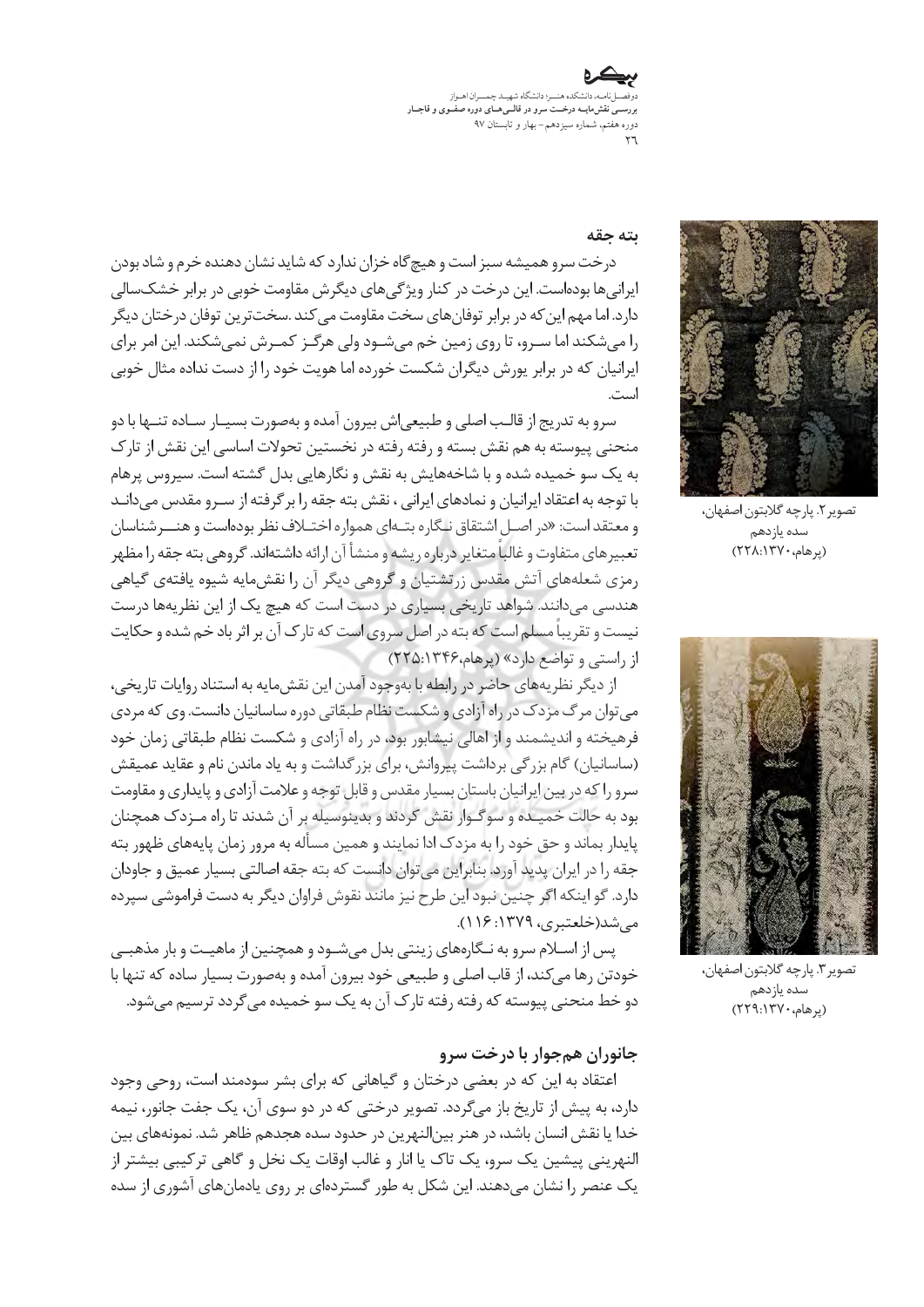دوفصـل نامـه، دانشکده هنــر؛ دانشگاه شهیـد چمــران اهـواز دوره هفتم، شماره سیزدهم - بهار و تابستان 97  $\gamma$ **بررسـی نقشمایـه درخـت سرو در قالـیهـای دوره صفـوی و قاجـار**

دهم پيش از ميالد به بعد، نشان داده شده و بهتدريج، نقشپردازی و به طور استادانهای ساخته میشد. دو گونه عمده يافت شده است: درختی كه دو سوی آن، جانورانی وجود دارد كه درمقابل هم ايستادهاند؛ )تصویر 4( يا در دو سوی آن، نقشهای انسانی يا نيمه انسانی به چشم، مراسمی جهت باروری انجام میدهند. انسـانهای بدوی براين باور بـودهاند كه اين درختـان قـدرت آن را دارند كه باران ساز باشند، خورشيد را به درخشش وادارند، گلهها را افزايش دهند، زنان را بارور سازند و در زايش به آنها یاری رسانند.

"در پارهای نقشهای ساسانـی مرغها یا جانـوران دیگر در دوسـوی آتشدان جای دارنـد و درختی در میان نیست" )پرهام:1370، 103(.

پس شاید بتوان گفت که درخت و آتشدان از تقدسی یکسان بهرهمند بودند. درختی که نماد درخت زندگی است و آتشی که از بهترین دادههای اهورامزد است.





)پرهام 104:1370،(

تصویر.4 درخت زندگی)نقش برجسته آشوری( )دوبوکور13:1373،(

درخت زندگـی معموال میـان دو راهب و کاهـن قرار دارد یا دو جانور افسـانهای که نگهبانش به شمار میروند. این میان شاهد قرار گرفتن درخت سرو در میان جانوران محافظی هستیم که معمولا به صورت دوپرنده (که اغلب آن ها طااووس است) تصویر شده اند. در فرهنگنامه «پارسی آریا« واژه پارسی شده طاووس را »فراش مرغ« آوردهاند. شاید از آن جهت که بالهای خود را همچون فرشی نگارین بر زمین میگستراند. در موارد متعددی طاووس از عمده پیشکشیهای سفیران پارسی جهت پادشاهان ممالک مختلف بوده است. این پرنده با هبوط آدم و حوا، مدخل بهشت، نماد خورشید، نماد سلطنت، رستاخیز، نشانه عزت، تجدید حیات، زیبایی و بسیاری مفاهیم اسطورهای و نمادین دیگر ارتباط دارد. در آیین زرتشت نیز طاووس به مثابه مرغ مقدس مورد توجه بوده است. طبــری در مـورد آتشـکدهها و معابد زرتشتـی که تا سده سوم هجری قمری باقی بوده اشاره میکند که در نزدیکی آتشکده بخارا مکان خاصی برای نگهداری طاووس اختصاص داده شده بود. در بسیاری از آثار دوره ساسانی ، نقش طاووس در تزیینات یا در دو طرف درخت زندگی قرار گرفته است. به طور مثال ، نقشمایه طاووس در نقش برجستههای طاق بستان، پارچهها یا لوحهای گچی تیسفون دیده می شود (خزایی،۱۳۸۶:۸).

نقش این پرنده برروی پارچههای ساسانی معنایی متفاوتتر از همین نقش بر سردر مسجد جامع عباسی دارد، طاووس نماد سلطنت ساسانیان به شمار میرفت و روی مهرهای آن دوران هم این نقش دیده شدهاست )تصاویر 6و 7(. ادبیات غنی ایران نیز منبع الهام هنرمند ایرانی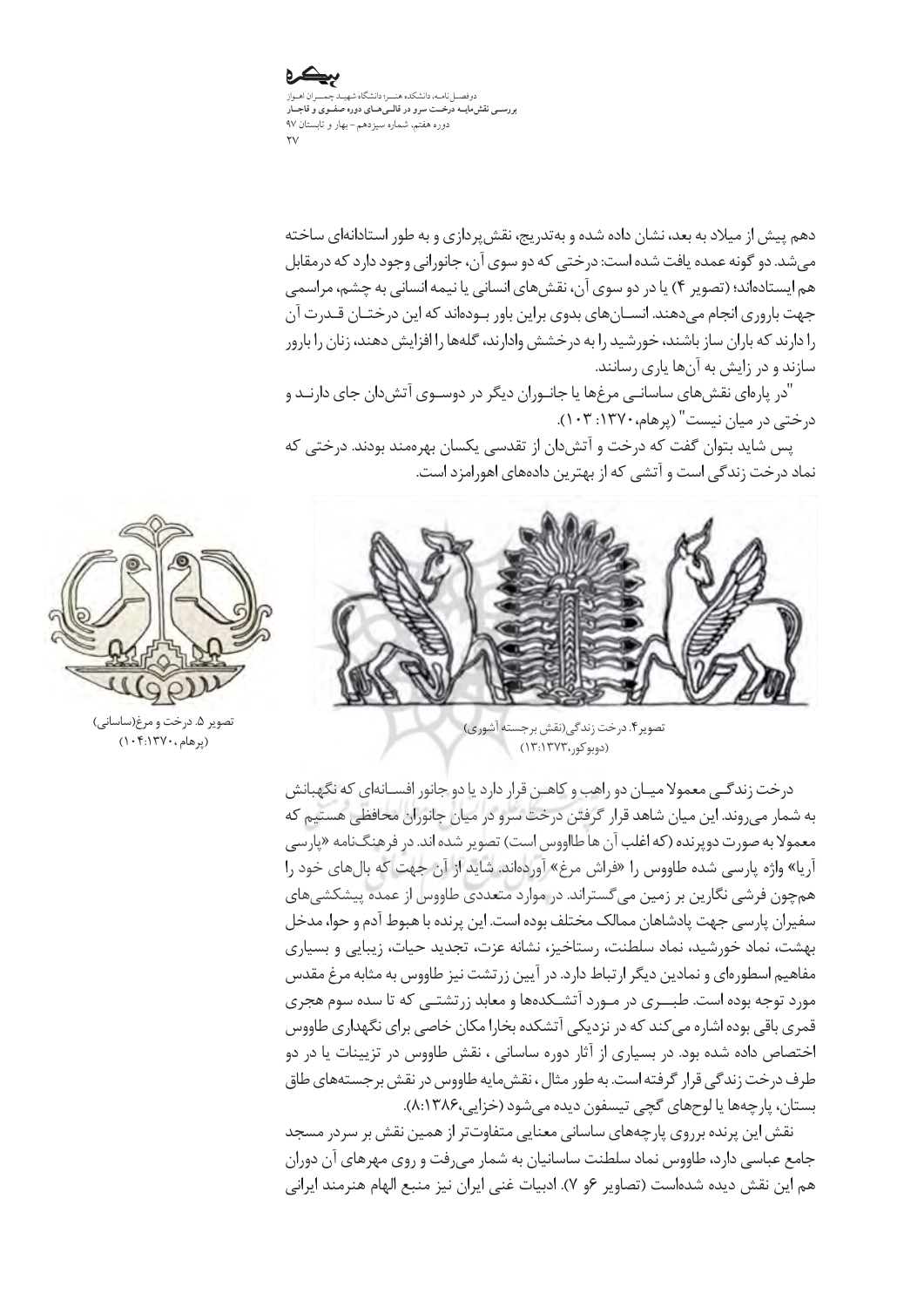دوفصـل نامـه، دانشکده هنــر؛ دانشگاه شهیـد چمــران اهـواز دوره هفتم، شماره سیزدهم - بهار و تابستان 97 ۲۸ **بررسـی نقشمایـه درخـت سرو در قالـیهـای دوره صفـوی و قاجـار**

قرار گرفته و باعث به تصویر کشیدن طاووس در هنرهای ایرانی شده است. بدین سبب در هنر تزیینات معماری و فرش ایران موقعیت ویژهای پیدا کردهاست و بیشترین آثار را در این هنر به خود اختصاص داده است.

**نقش سرو درفرش صفوی و قاجار**

فرش صفوی نقطه اوج طرح و بافت فرش ایران تحـت حمایت سلسله صفـوی بوده است، در سال ۹۰۷-۱۱۵۲ه. ق )۱۷۳۹-۱۵۰۱( بدست آمـده است"مهمترین دستاورد طراحان قالی در عصـر صفـوی، تلفیق استـادانه نقشمایهها و نقوش تزیینی مختلف در طرحهای زیبایی بود که انواع متعدد آنها وجود دارند. این طرحها غالباً زمینهای را برای پرندگان، حیوانات و پیکرهای انسان تشکیل میدادند. فرش در نظر ایرانیان عصر صفوی غالباً یادآور باغهای زیبای ایران بود. مناظر طبیعی و باغها نقشی مهم در زندگی روزمره ایرانیان و شعر فارسی داشت" )اتینگهاوزن293:1379،(. بدین ترتیب، درمواردی نقش مایه سرو به صورت طبیعتگرایانه در جوار دیگر گیاهان و حیوانات به تصویر کشیده میشد. )جدول،1تصاویر1 و 5(

همینطور آرتور پوپ از نخستین محققانی است که با مطالعه و بررسی فرشهای این دوره چنین می نویسد: این باغ مهم ترین مضمون مورد علاقه ایرانـیهاست زیرا تقریباً همه قالیهای ایرانی، به شکلی همراه شکوه و تنوع و اغلب به شیوه زنده مفهوم باغ را بیـان میکنند" )پوپ و فیلیس1168:1387،(. باغهایـی که درخت همیشه سبـز سرو در آن حضـور پر رنگـی دارد. "کاشت ردیفی درختـان سـرو در دو سوی مسیـر عبور باغ، ایجاد پرسپکتیو و نمایاندن چشـم اندازی است که سبب تمـرکـز ذهن و آرامش خیـال میشود" (آل ابراهیم دهکردی،۱۳۹۴.۸۰:۱۸ در بافتهای عشایری این نقشمایه به صورت شکسته، هندسی و ساده شده تصویر شده است که یکـی از دالیل آن ذهنـی بافت بودن فـرشها و نداشتـن نقشه بافت است. از دالیل دیگــر میتوان به نوع مواد مصـرفی در قالیهای عشایری که عمدتاً پشم است نیز اشاره کرد که این نوع در مقایسه با کرک و ابریشم از ظرافت کمتری برخوردار است و هنرمند قادر به پرداختن به جزییات در آن نیست (جدول ۱،تصویر ۴).

شارحـان بسیـاری با تفسیـر نقـوش فـرشهـای ایـرانــی، آنهـا را برگـرفته از مـذهـب و »تصویرسازیهای بهکار رفته در فـرشها را نمـادهای علنـی و مخفـی آیین زرتشت محسـوب میکنند. از این دیدگاه، حیـوانات در حال جنگ در فرشهای ایرانی به اصطالح حیوانی، نمادی از وجود متضاد اهریمن و اهورامزدا اصل خیر و شر هستند و نقشمایه سـرو، گیـاه هـوم است« )کنبی151:1388،(. )جدول،2تصویر11(

بنابراین میتوان گفت از دیدگاه مذهبی نقش سرو در قالی این دوره میتواند پیوند محکمی با مذهب و آیین پیشین ایرانیان داشته باشد و با تغییر مذهب ایرانیان از آیین زرتشت به اسالم، نقشمایه سرو که نقشی قابل احترام برای ایرانیان بود همچنان جایگاه واالی خود را حفظ نمود و بصورت نمادی از باغ و بهشت به حضور خود در نقش قالی ادامه داد. )جدول،1 تصویر 3(

همچنین با توجه به نقش نمادین سرو به عنوان درخت زندگی یا درخت ممنوعه میتوان گل و بوته های اطراف را به سردرگاه بهشت نیز تعبیر کرد. چرا که دو نگهبان ورودی باغ بهشت که به صورت دو پرنده (غالبا طاووس) میبینیم تأییدی بر این مدعاست. دو پرندهای که عمدتاً روبهروی هم و سینـه به سینـه نقش شـدند و در حال پاسـداری از درخـت ممنوعه یا درخت



تصویر ۶. نقش دو طاووس در دو طرف کوزه آب حیات درخت زندگی، مسجد امام (شاه سابق)، اصفهان، دوره شاه عباس صفوی (خزایی،۱۳۸۶)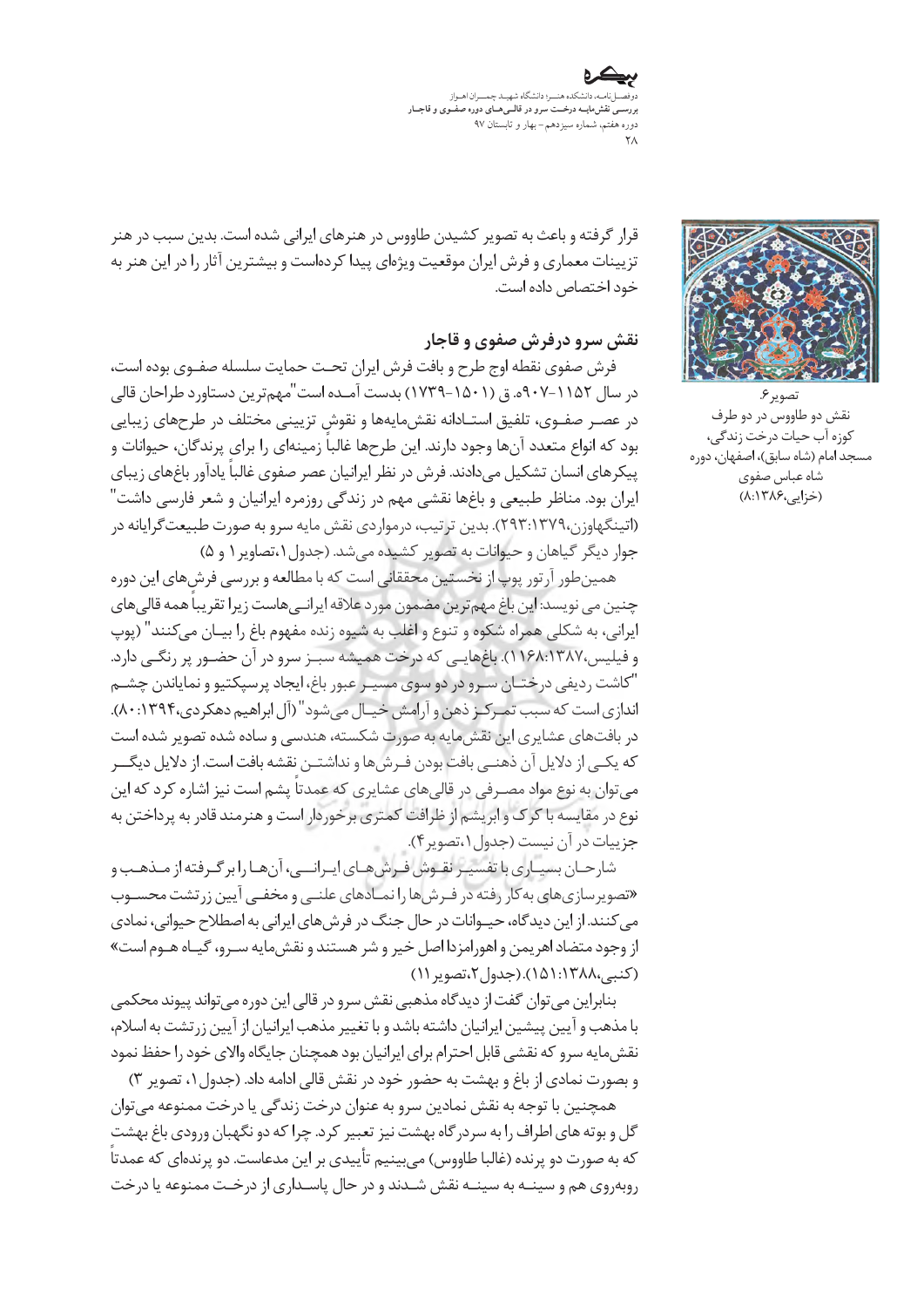دوفصـل نامـه، دانشکده هنــر؛ دانشگاه شهیـد چمــران اهـواز دوره هفتم، شماره سیزدهم - بهار و تابستان 97 ۲۹ **بررسـی نقشمایـه درخـت سرو در قالـیهـای دوره صفـوی و قاجـار**

زندگی هستند. این ویژگی در دوره صفوی و قاجار بصورت مشترک دیده شده است. )جدول ،3 تصاویر18،16،15(. ترسیم شدن این نقشمایه در مرکز ترکیببندی در آثار هنری مختلف، با دو عنصر محافظ در دو طرف آن، بیانگر ارتباط آن با ایزدبانوی باروری است. عالوه بر آن "درخت سرو گاهی به عنوان محافظان ایزد بانوی باروری و در دو طرف آن نیز ترسیم می شود" (آهنچی،۱۳۹۵:۱۰۱) (جدول ۲،تصویر ۹)

نکته دیگر قابل ذکر،"وجــه غالب نمادیـــن این درخت در اسطورهها با گرفتن رنگ مایه مذهبی، اشاره به رمز جاودانگی و نامیرایی و حیـات پس از مـرگ است، درست مطابق مفهوم درخت زندگی که با ابدیت و حیات جاوید در ارتبـاط است." (صفی خانی،١٣٩٣:٧٣) این است که گاهی این مفروشات کاربردی از قبیل پوشاندن سنگ مزار متوفی نیز داشتند که باز میتواند دلیل دیگری بر بهشتی بودن جایگاه این نقشمایه باشد. پرکاری سروها، تزیینات و نقشمایهای گیاهی که سرو را از دو سو احاطه کرده که گویی نقـش محــافظ را دارد بیشتر بر جنبه نمادین آن تاکید دارد. )جدول،1 تصویر2(

نمونههای منسوج این عهد نیز همچون قطعاتی از پارچههای زری سده 11 از لحاظ تجسم مراحل اساسی دگردیسی سرو به بته و تبدیل شدن آن به شکل دیگر اهمیت بهسزا دارد که در این عصر در لباس شاهزادگان و تاج شاهان خونمایی میکند. به همین دلیل از این نگاره برای فرش و زیرانداز کمتر استفاده کردند تا هتک حرمت نشود و لگدمال نشود.

سلسله قاجار حدود سال1200 ه.ق پس از به قدرت رسیدن آقا محمدخان تشکیل میشود. در این دوران عالوه بر آشفتگیهای سیاسی و اجتماعی، دخالت بیگانگان در امور مملکت به شدت در اداره امور فـرش بافـی ایـران تأثیر گذاشت که گرچه به رونق صادرات فرش منجر شد ولی از خصلتهای استعمار زدگی و رواج شرکـتهای چند ملیتی خارج نبـود. "در این دوره به واسطه شرایط فرهنگی، اجتماعی و هنری، طرحها و نقوش قالـیهـا عالوه بر ادامه سنـتهای پیشین تحوالتی نیز یافته است. همچنین گرایش به منظرهپردازی و طبیعت در نقوش قالیهای این دوران حایز اهمیت است" )صباغ پور245:1388،(.

با نظر به اینکه فرش قاجــار تا حـد زیـادی پیرو هنر پیشینیـان خود به خصـوص دوره صفـوی بود میتوان عنـاصـر و الگوهای گذشته را به خوبی در آن مشاهـده کـرد. برای مثال در نقش کردن درخت سرو با گونههای متنوعـی روبهرو میشویـم که نشان دهنده تبحر و توانایی هنرمندان این عصر در تصویر کردن این نقشمایـه است. گاهـی سروهـا با قامتـی بلند،کشیده و به طور طبیعتگرایانـه نقـش شدهانـد )جدول،2تصاویر7 و8(. یا همچون درختچهای مملو از گل، از گلدانی سربرآوردهاند، که گاهاً در میان دو پرندهی نگهبــان قرار گرفتــهاند (جدول۳، تصاویر17،16،15 و 18(. یا برخـی در حاشیـه یا متـن تکـرار شـده که نمایـی از باغهای ایرانی را که خود بر پایه باغ بهشت است در ذهن بیننده میپرورانند )جدول،2 تصویر10(. یا بطور هندسـی و تزیینی در تلفیق با نقوش دیگر شناخته میشوند )جدول،2 تصویر11(.

از دیگر طرحهـا، طرح محرابی(یا به تعبیری مهرابـی) است که از طرفی زاینده یک سنت دیرین در ایران باستان متشکل از دو بخش «مهر» و «آبه» به معنی ساختمان تاق دار و گنبدی شکل است؛ مانند مهرابه تاق بستان و مهرابه آناهیتا. از طرف دیگر بعد از ظهور اسالم، محراب به عنوان قبله مسجد و مکانی برای خواندن نماز، دعا و مناجات تلقی شد. )صور اسرافیل96:1382،(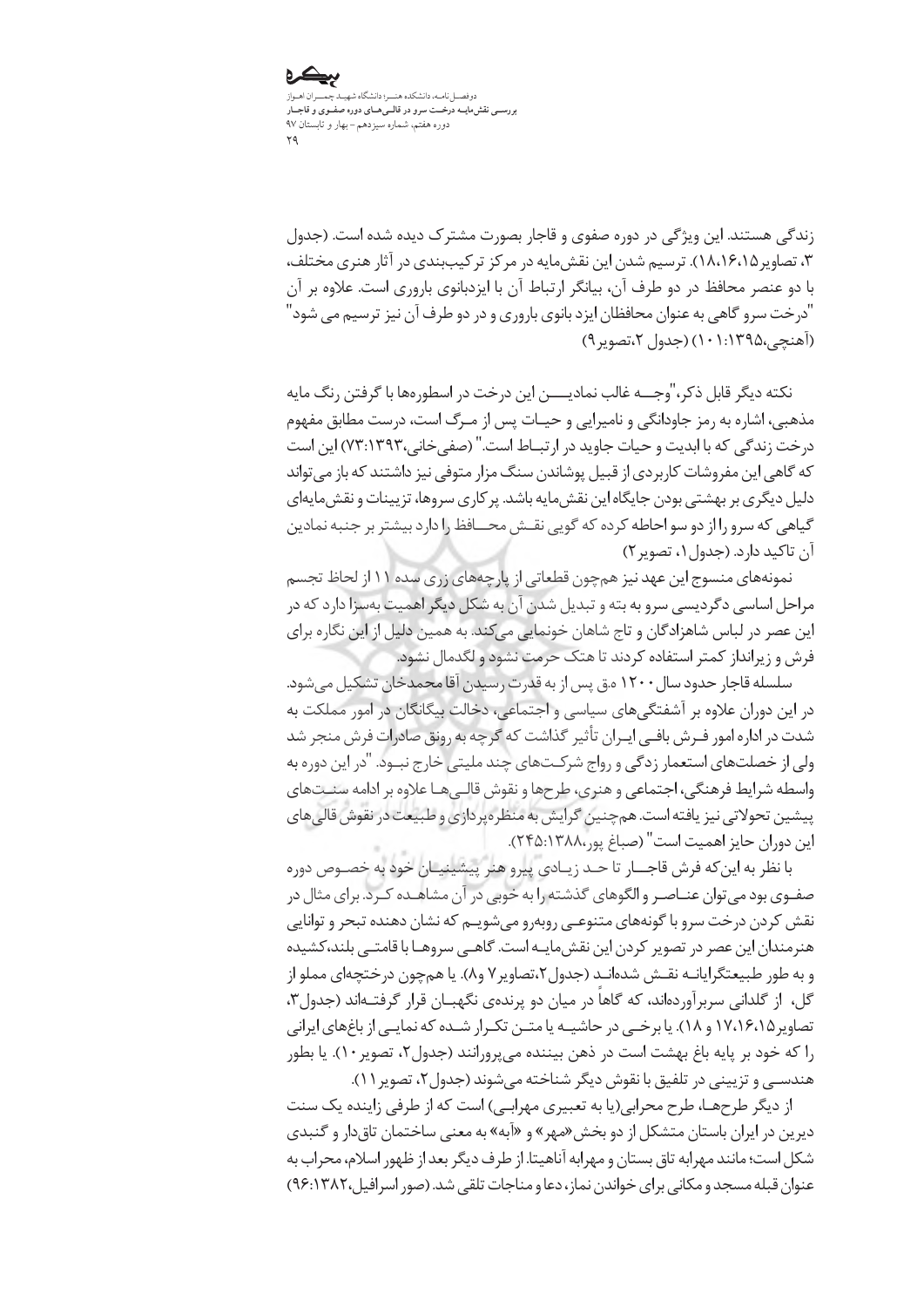

دوفصـل نامـه، دانشکده هنــر؛ دانشگاه شهیـد چمــران اهـواز دوره هفتم، شماره سیزدهم - بهار و تابستان 97 ٣٠ **بررسـی نقشمایـه درخـت سرو در قالـیهـای دوره صفـوی و قاجـار**



تصویر7 . نقش درخت زندگی همراه با طـاووس، لوح گـچی تـیسفون.، موزه متروپلیتن نیویورک (خزایی، ۱۳۸۶)

بنابراین جایگیری سرو در محراب چه قبل و چه بعد از اسـالم خود گویـای مقام این نقشمایه است. اکنون میتوان این برداشت را کـرد که این هیبت بلند و با اقتدار میتواند به نوعی گویای پیوند استواری با گذشته یک ملت باشد. لچکهای بوتهای اطـراف، حالتی شبیه به محراب را بوجود آورده که چشم بیننده را بیشتر به مرکز قالـی میکشـاند و به حضور مقـدس سرو تأکید می کند (جدول،۳، تصاویر ۱۲و ۱۸).

نقشمایه بته جقه نیز در طول دوران قاجـار عمومیت خاصـی داشت، این نقش نه تنها در فرش، بلکه در طراحی شال و لباس مـردان و زنان به ویژه درباریان و صاحب منصبان، اعیان و اشراف خودنمایی میکرد.

بته این دوره بیشتر به بته میری یا سرابنـدی شباهت دارد و اثر رابطه متقابل سرو و نگاره معروف به بته جقـه را نمـایان میسـازد. سـرو در ابتدا به صورتـی بوده که باغی را در خود جای می داده است (جدول۱، تصویر۶) و حالت درونی-بیرونی آن و رابطه محیطی و محاطی آن کم کم تغییر کرده و بهصورت بته جقهای در آمده است. در نمونههایی سرو را بسیار نزدیک به نقش بته جقه مییابیم که حتی گاهی تمیز دادن این دو از یکدیگر دشوار است ولی با پیشینهای که از بته جقه مطرح شد میتوانیم بگوییم که هنرمند در حین نقش زدن آن، همچنان اصالت و پاکنژادی سرو را در نظر داشته است (جدول ۳، تصویر ۱۴).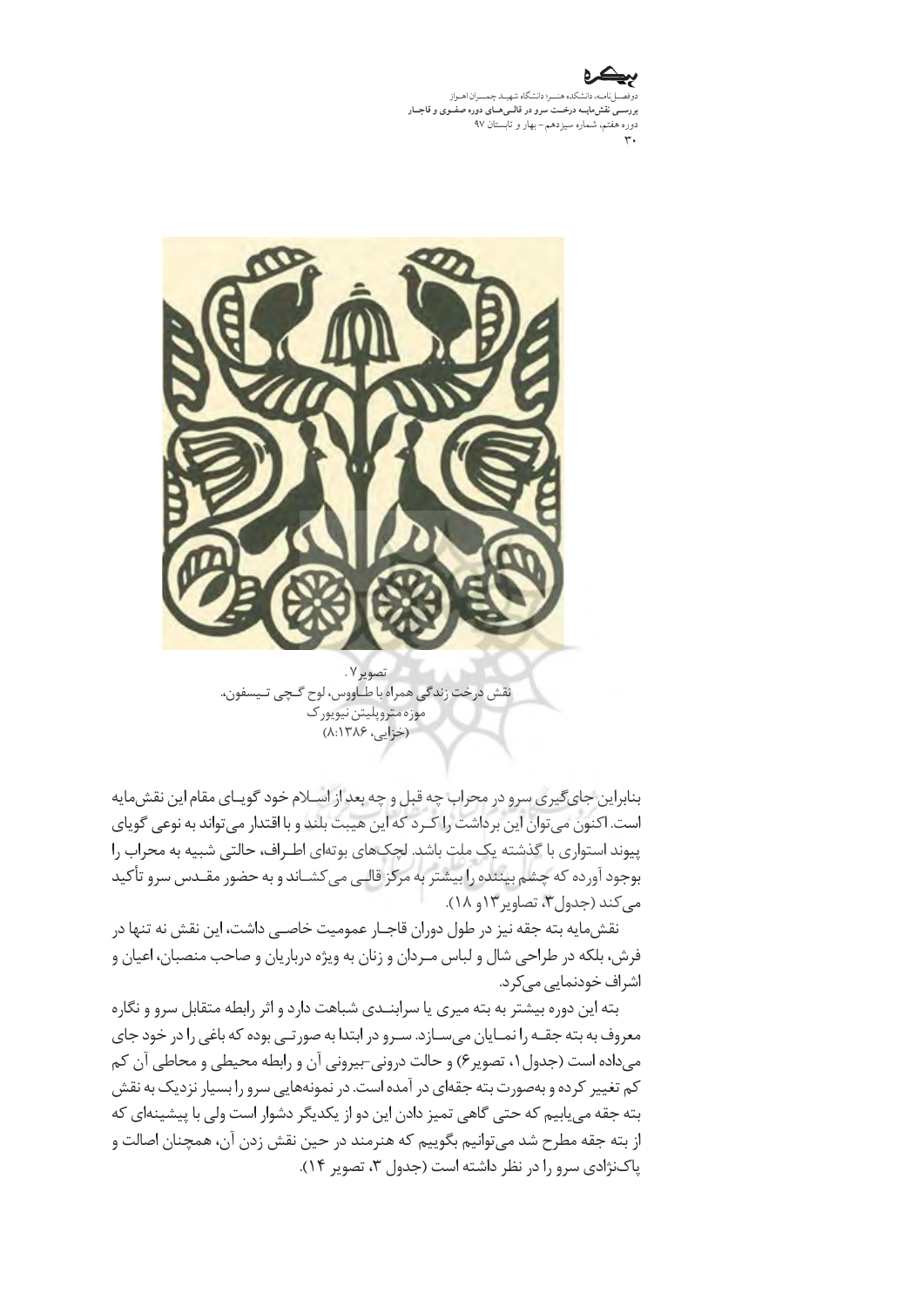

دوفصـل نامـه، دانشکده هنــر؛ دانشگاه شهیـد چمــران اهـواز دوره هفتم، شماره سیزدهم - بهار و تابستان 97  $\mathcal{M}$ **بررسـی نقشمایـه درخـت سرو در قالـیهـای دوره صفـوی و قاجـار**

جدول ۱. نقوش بازسازی شده سرو در قالیهای دوره صفوی و قاجار (۶ مورد) منبع: نگارنده

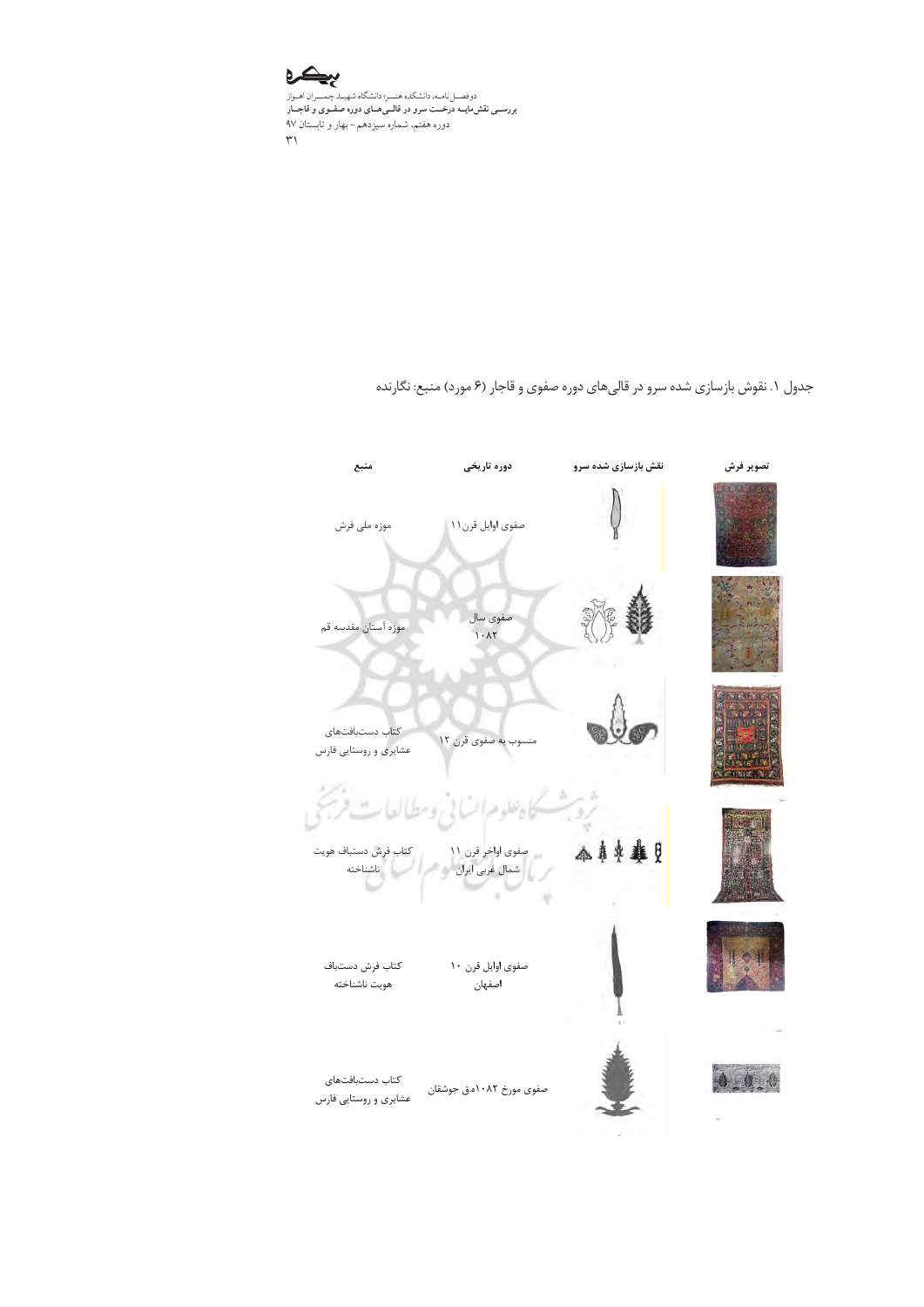

دوفصـل نامـه، دانشکده هنــر؛ دانشگاه شهیـد چمــران اهـواز دوره هفتم، شماره سیزدهم - بهار و تابستان 97  $\tau\tau$ **بررسـی نقشمایـه درخـت سرو در قالـیهـای دوره صفـوی و قاجـار**

## جدول ۲. نقوش بازسازی شده سرو در قالی های دوره صفوی و قاجار (۶ مورد) منبع : نگارنده

| منبع                                     | دوره تاریخی                      | نقش بازسازی شده سرو | تصوير فرش |
|------------------------------------------|----------------------------------|---------------------|-----------|
| موزه ملی فرش                             | قاجار قرن ١٢<br>ايل بختياري      |                     |           |
| كتاب دستبافتهاى<br>عشایری و روستایی فارس | مورخ ۱۱۲۵ ه.ق<br>جوشقان          |                     |           |
| كتاب دستبافتهاى<br>عشایری و روستایی فارس | قاجار قرن ١٢<br>كرمان            |                     |           |
| موزه ملی فرش                             | قاجار قرن۱۳<br>بختياري           |                     |           |
| كتاب دستبافتهاى<br>عشایری و روستایی فارس | قاجار قرن ١٣ قالي<br>لری- قشقایی |                     |           |
| موزه ملی فرش                             | قاجار قرن ١٢ كاشان               | $\Omega$            |           |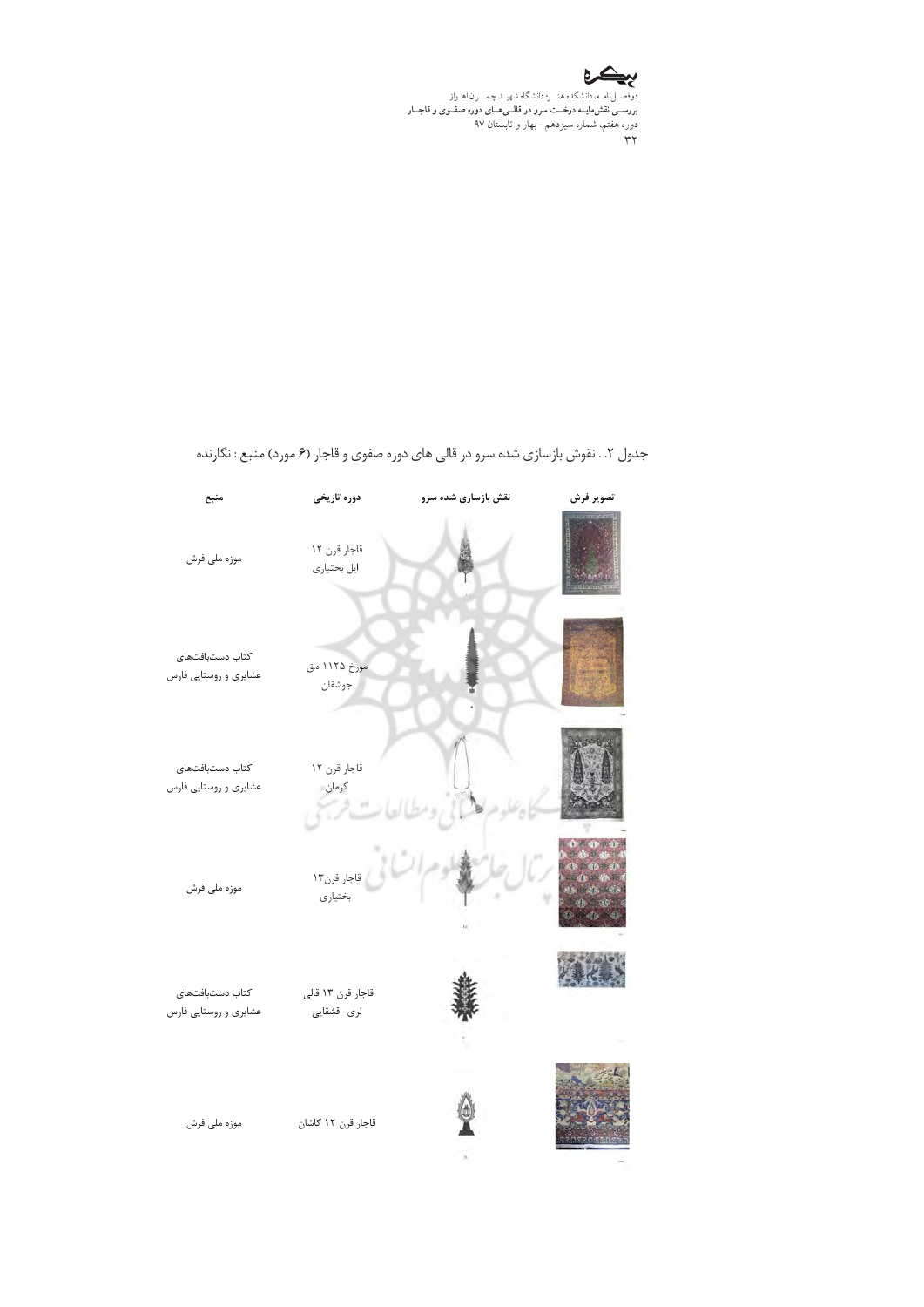

دوفصـل نامـه، دانشکده هنــر؛ دانشگاه شهیـد چمــران اهـواز دوره هفتم، شماره سیزدهم - بهار و تابستان 97  $\forall$ **بررسـی نقشمایـه درخـت سرو در قالـیهـای دوره صفـوی و قاجـار**

جدول ٣. نقوش بازسازی شده سرو در قالی های دوره صفوی و قاجار (۶ مورد). منبع: نگارنده

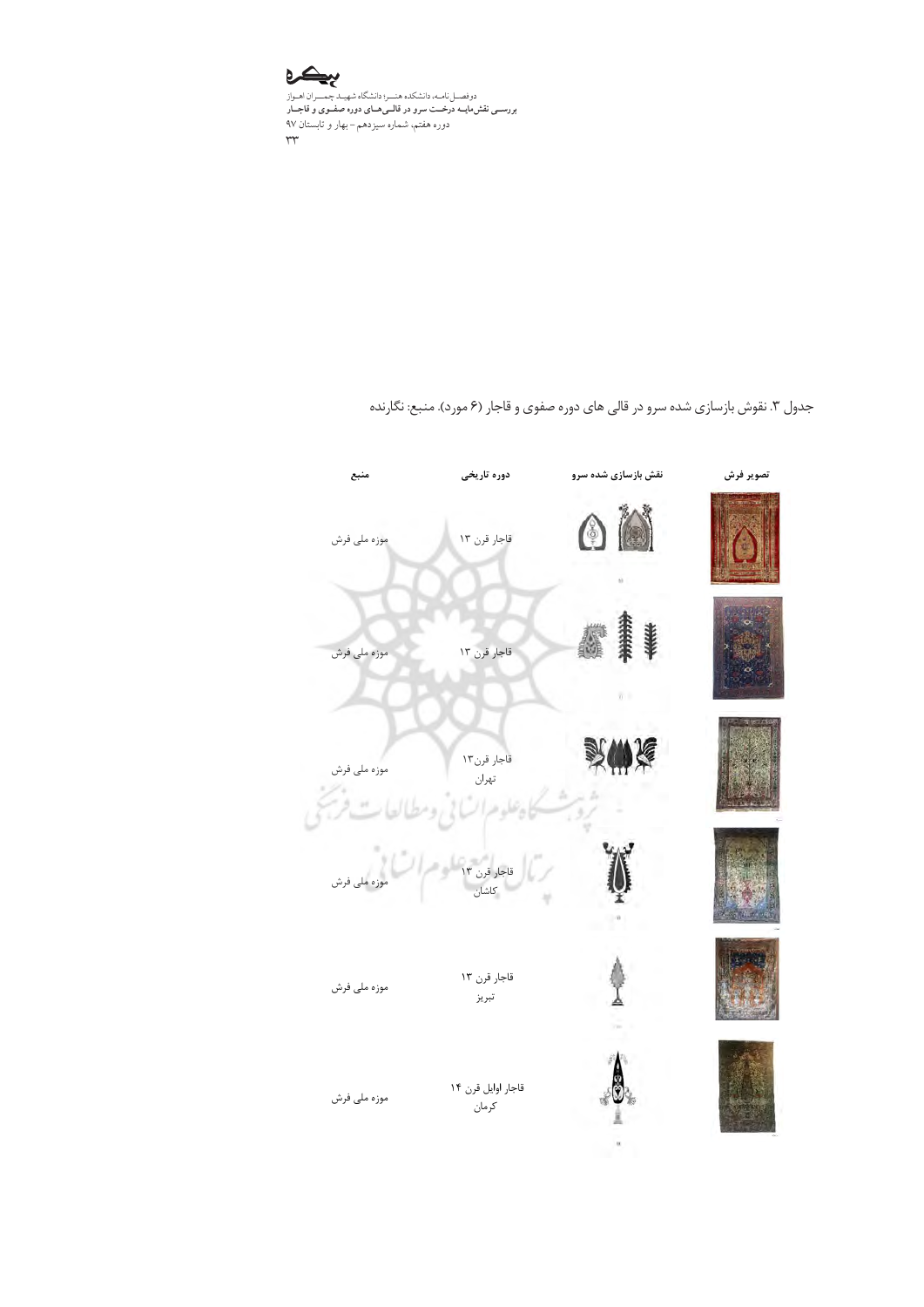دوفصـل نامـه، دانشکده هنــر؛ دانشگاه شهیـد چمــران اهـواز دوره هفتم، شماره سیزدهم - بهار و تابستان 97 ٣٤ **بررسـی نقشمایـه درخـت سرو در قالـیهـای دوره صفـوی و قاجـار**

**نتیجه**

زیبایی دوستی و نمادگرایی دو ویژگـی اصیـل انسانــی است که از آغــازین دورههای حیات او در آثار و بقایای هنرهایش نمودی خاص دارند. از جمله جایگاههای بروز و ظهور نمادها به ویژه در ایران «فـرش» است. فــرش چون آینه عرش، بازتابی از نگارهها و طرح و نقشهای نمادین با الهام از باورها، اندیشهها و آرزوهای انسان فــرش نشین است. ضمن نمایاندن فرمهای متعدد از یک نقشمایه که حاکـی از توانایی و مهـارت هنرمنـد آن دوران است میتوان دریافت که درخت سرو مشخصات بصری ویژهای دارد و تاثیر آن بر بیننده باعث ایجاد طرح وارههای ذهنی معناداری میشود. تکـرار این نقـوش در ذهن باعث همراهی فرم با معنایی خاص و ایجاد نماد میشود. همچنانکه درخت سرو در ذهنیت ایرانی تبدیل به نماد جاودانگی، فنـاناپذیری، پایداری، بلندباالیی، فضای بهشتی و درخت زندگـی شدهاست و به دلیل اهمیت و پایداری در تاریخ و فرهنگ ایرانی به مرور زمان در ادوار مختلف به گونههای دیگـری نظیـر بته جقه نیز پا به عرصه ظهور گذاشته است.

بنابراین با دریافت اینکه زیباییشناسی فرش ایران بر پایه نمادگرایی و اندیشه حاکم بر آن است، میتوان با کاربرد هدفمند درخت سرو در طراحی یا ساماندهی منظر به صورت تکی، گروهی و همجواری با موجودات یا عناصر دیگر، مفاهیم و انگارههای خاصی را در ذهن مخاطب تداعی کرد.

## **منابع**

-آل ابراهیم دهکردی، صبا)1394(، نقش درخت سرو و معانی نمادین آن در نگارههایی از شاهنامه تهماسبی، باغ نظر، سال سیزدهم، شماره ،45 اسفند. - آهنچی، سمانه)1395( شناخت فرم و محتوا نقشمایه سرو در فرش ایران دوره ی صفوی، پایان نامه ارشد رشته صنایع دستی، دانشگاه پردیس بین المللی فارابی. - ابهام پوپ، آرتور)1384(، شاهکارهای هنر ایران، ترجمه پرویز خانلری، تهران: انتشارات علمی و فرهنگی. - اتینگهاوزن، ریچارد )1379( اوجهای درخشان هنر ایران، ترجه رویین پاکباز و هرمز عبداللهی، تهران: آگاه. - بزی، عاطفه )1394( سیر تحول و تجزیه و تحلیل نقش سرو )بته جقه( در منسوجات عصر صفوی، پایان نامه کارشناسی ارشد، رشته باستان شناسی، دانشگاه سیستان و بلوچستان. - پرهام، سیروس)1371(، دستبافتهای عشایری و روستایی فارس، ج 1و،2تهران: انتشارات امیرکبیر. - خزایی، محمد)1386(، تاویل نقوش نمادین طاووس و سیمرغ در بناهای عصر صفوی، مجموعه مقاالت اولین همایش هنر اسالمی، تهران: انتشارات وزارت فرهنگ و ارشاد اسالمی. - خلعتبری، اللهیار)1379( بررسی جنبش مزدک، پژوهشنامه علوم انسانی دانشگاه شهید بهشتی، شماره .27 - خواجه احمد عطاری، علیرضا )1394(، گفتمان باغ در فرش صفوی، گلجام، شماره،28 پاییز و زمستان . - دادگر، لیال)1380(، فرش ایران، مجموعهای از موزه فرش ایران، تهران: موزه فرش. - دهخدا، علی اکبر)1330(، فرهنگ لغات دهخدا، ج 5 تهران.قابل دسترسی در سایت com.vajehyab.www - دوبوکور، مونیک )1373( رمزهای زنده جان، ترجمه جالل ستاری، چاپ اول، تهران: مرکز. - ژوله، تورج)1384(، شناخت نمونههایی از فرش ایران، تهران: شرکت سهامی فرش ایران. - شایسته فر، مهناز)1390(، بررسی قالیهای تصویری دوره قاجار موجود در موزه فرش ایران، باغ نظر، سال هشتم، شماره ۸، پاییز.

- صباغ پور، طیبه، شایسته فر، مهناز)1389(، بررسی نقشمایه نمادین پرنده در فرش صفویه و قاجار از نظر شکل و محتوا، نگره، شماره ،14 بهار.

- صفیخانی، نینا؛ احمدپناه، سید ابوتراب)1393(، نشانه شناسی نقوش سنگ قبور قبرستان تخت فوالد اصفهان، هنرهای زیبا-هنرهای تجسمی، دوره ،19 شماره ،4 زمستان.

- صوراسرافیل، شیرین؛ ژوله، تورج)1382(، طراحی نقشه فرش، آشنایی با طرحهای فرش ایران و جهان،2 تهران: انتشارات موسسه فرهنگی هنری شقایق.